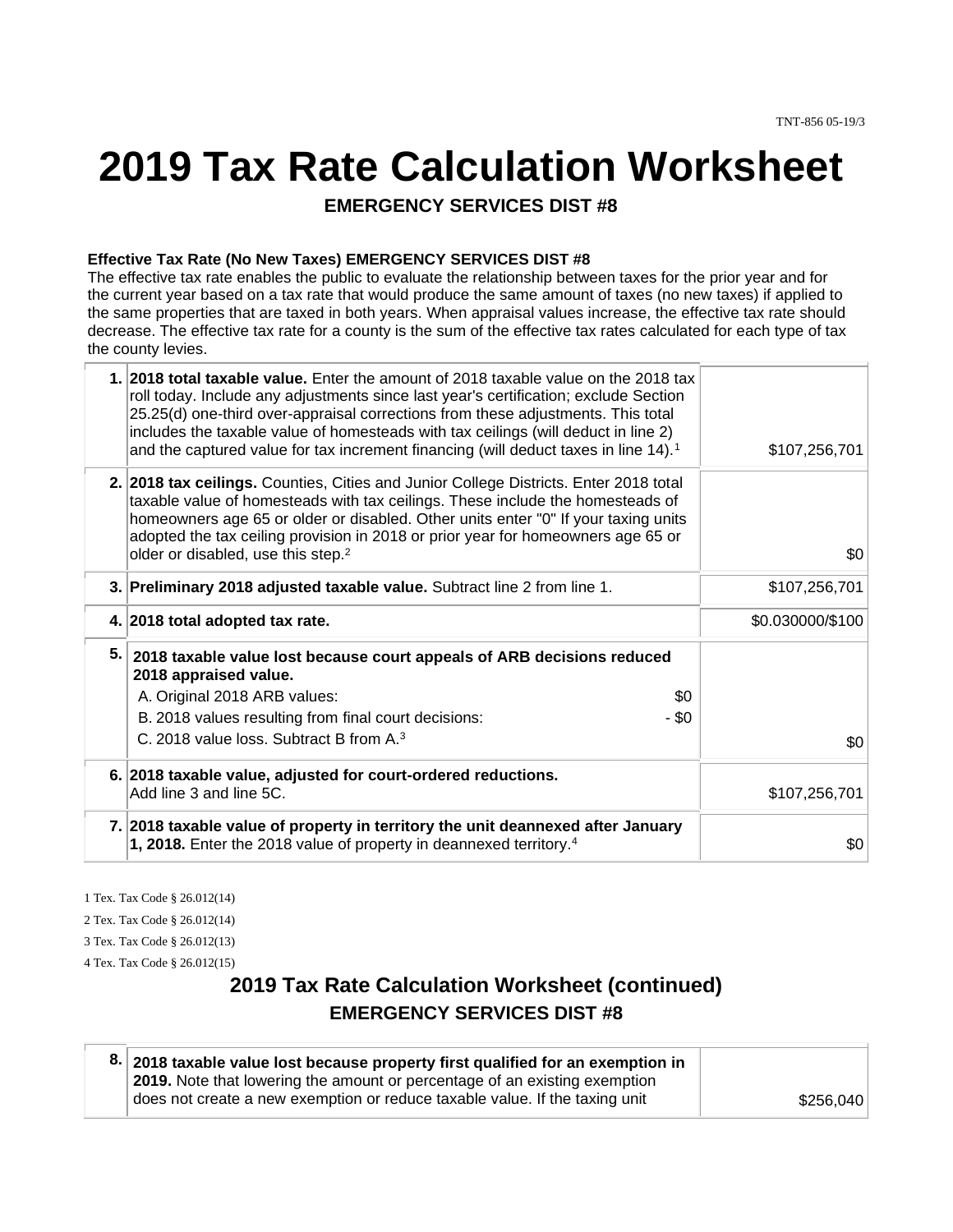|               | increased an original exemption, use the difference between the original<br>exempted amount and the increased exempted amount. Do not include value<br>lost due to freeport or "goods-in-transit" exemptions.                                                                                                                                                                                 |  |
|---------------|-----------------------------------------------------------------------------------------------------------------------------------------------------------------------------------------------------------------------------------------------------------------------------------------------------------------------------------------------------------------------------------------------|--|
|               | A. Absolute exemptions. Use 2018 market value:<br>\$143,980                                                                                                                                                                                                                                                                                                                                   |  |
|               | B. Partial exemptions. 2019 exemption amount or                                                                                                                                                                                                                                                                                                                                               |  |
|               | 2019 percentage exemption times 2018 value:<br>$+ $112,060$                                                                                                                                                                                                                                                                                                                                   |  |
|               | C. Value loss, Add A and B. <sup>5</sup>                                                                                                                                                                                                                                                                                                                                                      |  |
|               |                                                                                                                                                                                                                                                                                                                                                                                               |  |
|               | 9. 2018 taxable value lost because property first qualified for agricultural                                                                                                                                                                                                                                                                                                                  |  |
|               | appraisal (1-d or 1-d-1), timber appraisal, recreational/scenic appraisal or                                                                                                                                                                                                                                                                                                                  |  |
|               | public access airport special appraisal in 2019. Use only those properties that                                                                                                                                                                                                                                                                                                               |  |
|               | first qualified in 2019; do not use properties that qualified in 2018.                                                                                                                                                                                                                                                                                                                        |  |
|               | A. 2018 market value:<br>\$0                                                                                                                                                                                                                                                                                                                                                                  |  |
|               | $-$ \$0<br>B. 2019 productivity or special appraised value:                                                                                                                                                                                                                                                                                                                                   |  |
| \$0           | C. Value loss. Subtract B from A. <sup>6</sup>                                                                                                                                                                                                                                                                                                                                                |  |
| \$256,040     | 10. Total adjustments for lost value. Add lines 7, 8C and 9C.                                                                                                                                                                                                                                                                                                                                 |  |
| \$107,000,661 | 11. 2018 adjusted taxable value. Subtract line 10 from line 6.                                                                                                                                                                                                                                                                                                                                |  |
| \$32,100      | 12. Adjusted 2018 taxes. Multiply line 4 by line 11 and divide by \$100.                                                                                                                                                                                                                                                                                                                      |  |
| \$0           | 13. Taxes refunded for years preceding tax year 2018. Enter the amount of taxes<br>refunded by the taxing unit for tax years preceding tax year 2018. Types of<br>refunds include court decisions, Tax Code § 25.25(b) and (c) corrections and Tax<br>Code § 31.11 payment errors. Do not include refunds for tax year 2018. This line<br>applies only to tax years preceding tax year 2018.7 |  |
|               | 14. Taxes in tax increment financing (TIF) for tax year 2018. Enter the amount of                                                                                                                                                                                                                                                                                                             |  |
|               | taxes paid into the tax increment fund for a reinvestment zone as agreed by the                                                                                                                                                                                                                                                                                                               |  |
|               | taxing unit. If the unit has no 2019 captured appraised value in Line 16D, enter                                                                                                                                                                                                                                                                                                              |  |
| \$0           | $"0"$ .                                                                                                                                                                                                                                                                                                                                                                                       |  |
|               | 15. Adjusted 2018 taxes with refunds and TIF adjustment. Add lines 12 and 13,                                                                                                                                                                                                                                                                                                                 |  |
| \$32,100      | subtract line 14.9                                                                                                                                                                                                                                                                                                                                                                            |  |
|               | 16. Total 2019 taxable value on the 2019 certified appraisal roll today. This                                                                                                                                                                                                                                                                                                                 |  |
|               | value includes only certified values and includes the total taxable value of                                                                                                                                                                                                                                                                                                                  |  |
|               | homesteads with tax ceilings (will deduct in line 18). These homesteads includes                                                                                                                                                                                                                                                                                                              |  |
|               | homeowners age 65 or older or disabled. <sup>10</sup>                                                                                                                                                                                                                                                                                                                                         |  |
|               | A. Certified values only:<br>\$113,047,378                                                                                                                                                                                                                                                                                                                                                    |  |
|               | B. Counties: Include railroad rolling stock values                                                                                                                                                                                                                                                                                                                                            |  |
|               | certified by the Comptroller's office:<br>$+$ \$0                                                                                                                                                                                                                                                                                                                                             |  |

5 Tex. Tax Code § 26.012(15)

6 Tex. Tax Code § 26.012(15)

7 Tex. Tax Code § 26.012(13)

8 Tex. Tax Code § 26.03(c)

9 Tex. Tax Code § 26.012(13)

10 Tex. Tax Code § 26.012

# **2019 Tax Rate Calculation Worksheet (continued)**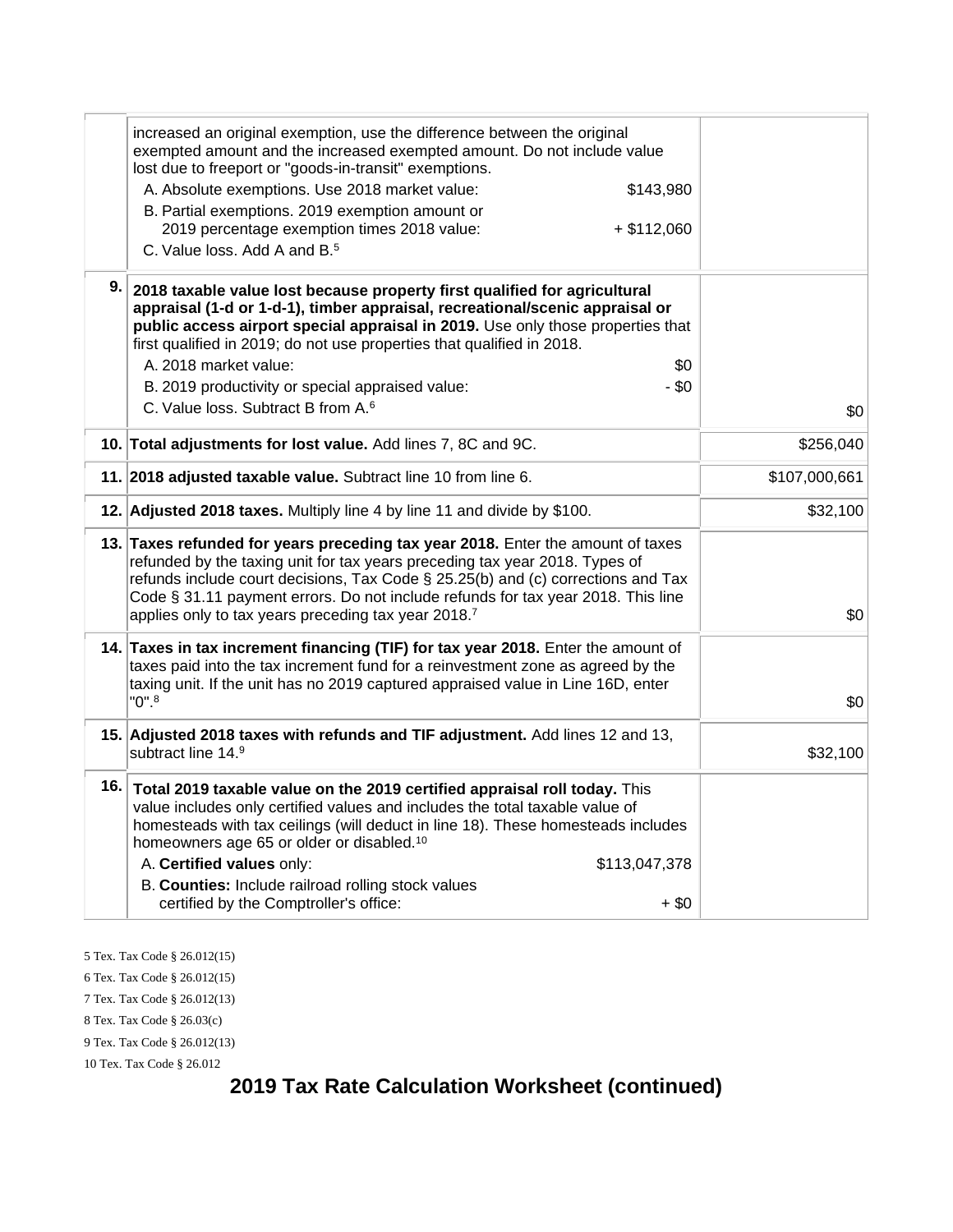# **EMERGENCY SERVICES DIST #8**

| 16.<br>(cont.) | C. Pollution control and energy storage system<br>exemption: Deduct the value of property<br>exempted for the current tax year for the first time<br>as pollution control or energy storage system<br>$-$ \$0<br>property:<br>D. Tax increment financing: Deduct the 2019<br>captured appraised value of property taxable by a<br>taxing unit in a tax increment financing zone for<br>which the 2019 taxes will be deposited into the tax<br>increment fund. Do not include any new property<br>$-$ \$0<br>value that will be included in line 21 below. <sup>11</sup><br>E. Total 2019 value. Add A and B, then subtract C<br>and D.                                                                                                                                                                                                                                                                                                                                                                                                                                                                                                                                                                                                                                               | \$113,047,378 |
|----------------|--------------------------------------------------------------------------------------------------------------------------------------------------------------------------------------------------------------------------------------------------------------------------------------------------------------------------------------------------------------------------------------------------------------------------------------------------------------------------------------------------------------------------------------------------------------------------------------------------------------------------------------------------------------------------------------------------------------------------------------------------------------------------------------------------------------------------------------------------------------------------------------------------------------------------------------------------------------------------------------------------------------------------------------------------------------------------------------------------------------------------------------------------------------------------------------------------------------------------------------------------------------------------------------|---------------|
| 17.            | Total value of properties under protest or not included on certified<br>appraisal roll. <sup>12</sup><br>A. 2019 taxable value of properties under protest.<br>The chief appraiser certifies a list of properties still<br>under ARB protest. The list shows the appraisal<br>district's value and the taxpayer's claimed value, if<br>any or an estimate of the value if the taxpayer<br>wins. For each of the properties under protest, use<br>the lowest of these values. Enter the total value. <sup>13</sup><br>\$2,251,798<br>B. 2019 value of properties not under protest or<br>included on certified appraisal roll. The chief<br>appraiser gives taxing units a list of those taxable<br>properties that the chief appraiser knows about<br>but are not included at appraisal roll certification.<br>These properties also are not on the list of<br>properties that are still under protest. On this list of<br>properties, the chief appraiser includes the market<br>value, appraised value and exemptions for the<br>preceding year and a reasonable estimate of the<br>market value, appraised value and exemptions for<br>the current year. Use the lower market, appraised<br>or taxable value (as appropriate). Enter the total<br>value. <sup>14</sup><br>$+$ \$0 |               |

11 Tex. Tax Code § 26.03(c) 12 Tex. Tax Code § 26.01(c) and (d) 13 Tex. Tax Code § 26.04 and 26.041 14 Tex. Tax Code § 26.04 and 26.041

# **2019 Tax Rate Calculation Worksheet (continued) EMERGENCY SERVICES DIST #8**

| 17. C. Total value under protest or not certified. Add (cont.) $\begin{bmatrix} 1 & 0 \\ 0 & A \end{bmatrix}$ A and B. |             |
|------------------------------------------------------------------------------------------------------------------------|-------------|
|                                                                                                                        | \$2,251,798 |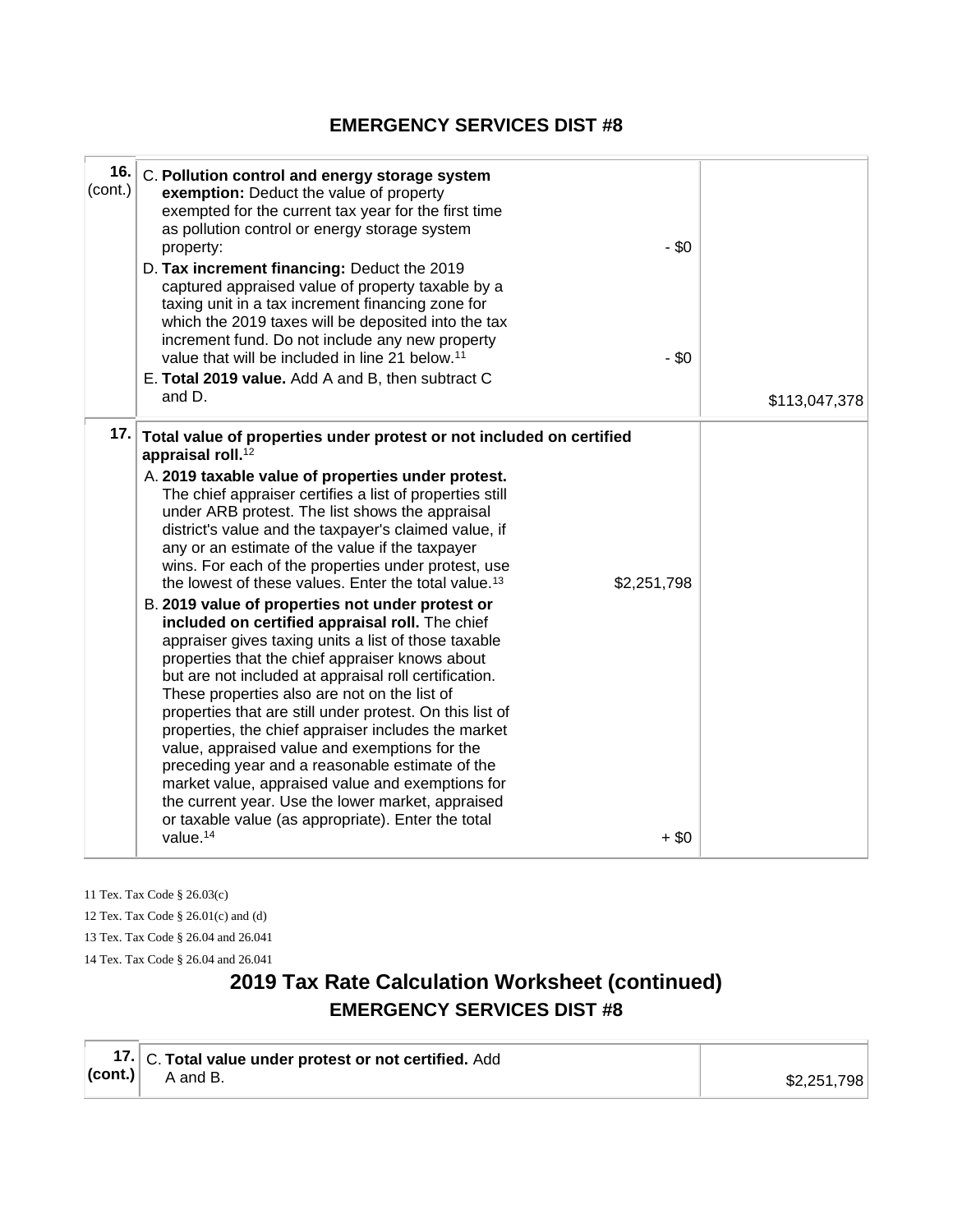| 18. 2019 tax ceilings. Counties, cities and junior colleges enter 2019 total taxable<br>value of homesteads with tax ceilings. These include the homesteads of<br>homeowners age 65 or older or disabled. Other taxing units enter "0". If your<br>taxing units adopted the tax ceiling provision in 2018 or prior year for<br>homeowners age 65 or older or disabled, use this step. <sup>15</sup>                                                                                                                                                                                                                                            | \$0            |
|------------------------------------------------------------------------------------------------------------------------------------------------------------------------------------------------------------------------------------------------------------------------------------------------------------------------------------------------------------------------------------------------------------------------------------------------------------------------------------------------------------------------------------------------------------------------------------------------------------------------------------------------|----------------|
| 19. 2019 total taxable value. Add lines 16E and 17C. Subtract line 18.                                                                                                                                                                                                                                                                                                                                                                                                                                                                                                                                                                         | \$115,299,176  |
| 20. Total 2019 taxable value of properties in territory annexed after January 1,<br>2008. Include both real and personal property. Enter the 2019 value of property<br>in territory annexed. <sup>16</sup>                                                                                                                                                                                                                                                                                                                                                                                                                                     | \$0            |
| 21. Total 2019 taxable value of new improvements and new personal property<br>located in new improvements. New means the item was not on the appraisal<br>roll in 2018. An improvement is a building, structure, fixture or fence erected on<br>or affixed to land. New additions to existing improvements may be included if<br>the appraised value can be determined. New personal property in a new<br>improvement must have been brought into the taxing unit after January 1, 2018<br>and be located in a new improvement. New improvements do include property<br>on which a tax abatement agreement has expired for 2019. <sup>17</sup> | \$626,341      |
| 22. Total adjustments to the 2019 taxable value. Add lines 20 and 21.                                                                                                                                                                                                                                                                                                                                                                                                                                                                                                                                                                          | \$626,341      |
| 23. 2019 adjusted taxable value. Subtract line 22 from line 19.                                                                                                                                                                                                                                                                                                                                                                                                                                                                                                                                                                                | \$114,672,835  |
| 24. 2019 effective tax rate. Divide line 15 by line 23 and multiply by \$100. <sup>18</sup>                                                                                                                                                                                                                                                                                                                                                                                                                                                                                                                                                    | \$0.0279/\$100 |
| 25. COUNTIES ONLY. Add together the effective tax rates for each type of tax the<br>county levies. The total is the 2019 county effective tax rate. <sup>19</sup>                                                                                                                                                                                                                                                                                                                                                                                                                                                                              | $$$ /\$100     |
|                                                                                                                                                                                                                                                                                                                                                                                                                                                                                                                                                                                                                                                |                |

15 Tex. Tax Code § 26.012(6) 16 Tex. Tax Code § 26.012(17) 17 Tex. Tax Code § 26.012(17) 18 Tex. Tax Code § 26.04(c) 19 Tex. Tax Code § 26.04(d)

## **Rollback Tax Rate EMERGENCY SERVICES DIST #8**

The rollback tax rate is split into two separate rates:

Maintenance and Operations (M&O): The M&O portion is the tax rate that is needed to raise the same amount of taxes that the taxing unit levied in the prior year plus eight percent. This rate accounts for such things as salaries, utilities and day-to-day operations.

**Debt:** The debt tax rate includes the debt service necessary to pay the taxing unit's debt payments in the coming year. This rate accounts for principal and interest on bonds and other debt secured by property tax revenue

The rollback tax rate for a county is the sum of the rollback tax rates calculated for each type of tax the county levies. In most cases the rollback tax rate exceeds the effective tax rate, but occasionally decreases in a taxing unit's debt service will cause the effective tax rate to be higher than the rollback tax rate.

| 26. 2018 maintenance and operations (M&O) tax rate. | \$0.030000/\$100 |
|-----------------------------------------------------|------------------|
|-----------------------------------------------------|------------------|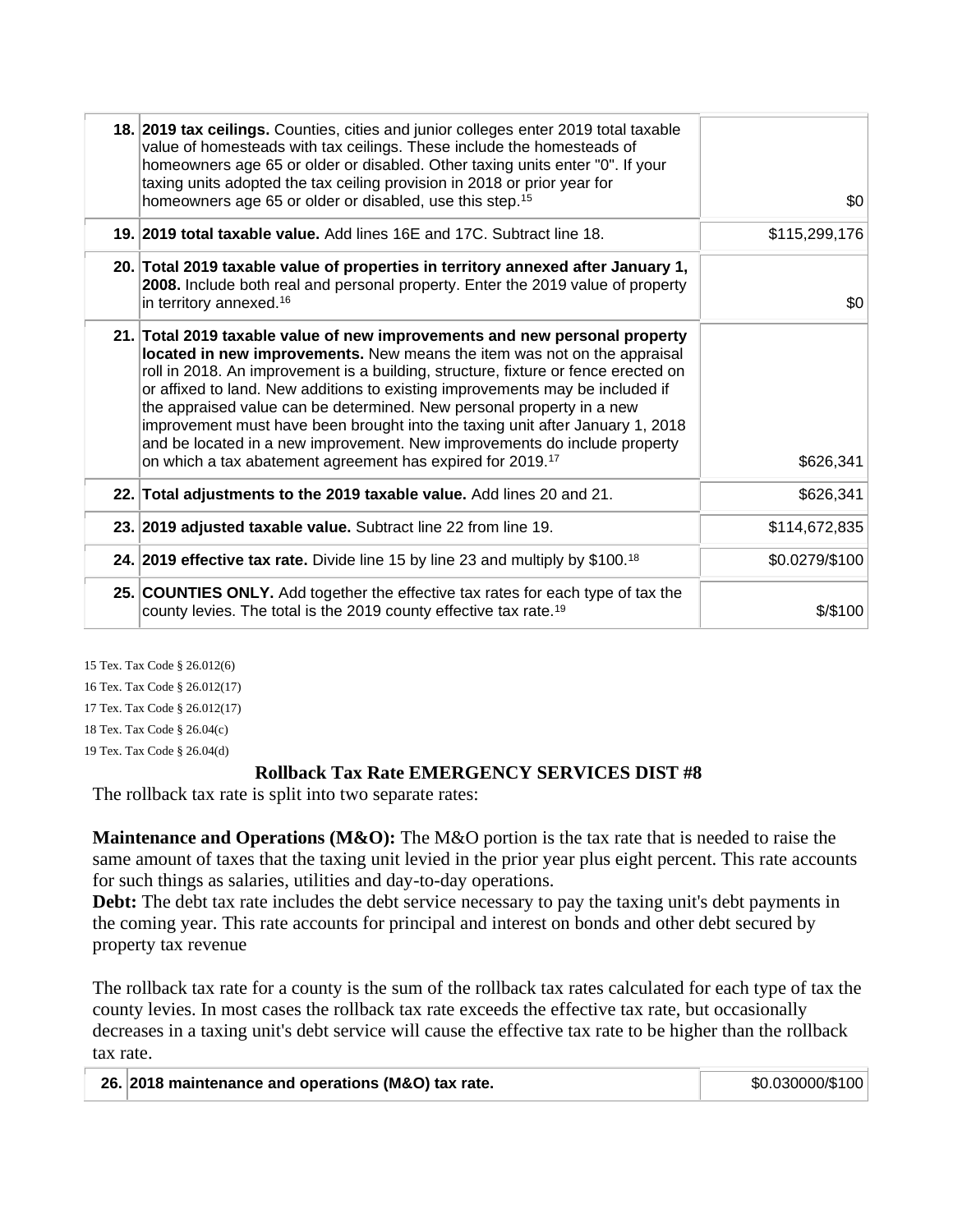|     | 27. 2018 adjusted taxable value. Enter the amount from line 11.                                                                                                                                                                                                                                                                                                                                                                                                                                                                                                                                                                   |                   | \$107,000,661 |
|-----|-----------------------------------------------------------------------------------------------------------------------------------------------------------------------------------------------------------------------------------------------------------------------------------------------------------------------------------------------------------------------------------------------------------------------------------------------------------------------------------------------------------------------------------------------------------------------------------------------------------------------------------|-------------------|---------------|
| 28. | 2018 M&O taxes.                                                                                                                                                                                                                                                                                                                                                                                                                                                                                                                                                                                                                   |                   |               |
|     | A. Multiply line 26 by line 27 and divide by \$100.                                                                                                                                                                                                                                                                                                                                                                                                                                                                                                                                                                               | \$32,100          |               |
|     | B. Cities, counties and hospital districts with<br>additional sales tax: Amount of additional sales<br>tax collected and spent on M&O expenses in 2018.<br>Enter amount from full year's sales tax revenue<br>spent for M&O in 2018 fiscal year, if any. Other<br>units, enter "0." Counties exclude any amount that<br>was spent for economic development grants from                                                                                                                                                                                                                                                            |                   |               |
|     | the amount of sales tax spent.<br>C. Counties: Enter the amount for the state criminal<br>justice mandate. If second or later year, the amount<br>is for increased cost above last year's amount.<br>Other units, enter "0."                                                                                                                                                                                                                                                                                                                                                                                                      | $+$ \$0<br>$+ $0$ |               |
|     | D. Transferring function: If discontinuing all of a<br>department, function or activity and transferring it to<br>another unit by written contract, enter the amount<br>spent by the unit discontinuing the function in the<br>12 months preceding the month of this calculation.<br>If the unit did not operate this function for this 12-<br>month period, use the amount spent in the last full<br>fiscal year in which the unit operated the function.<br>The unit discontinuing the function will subtract this<br>amount in H below. The unit receiving the function<br>will add this amount in H below. Other units, enter |                   |               |
|     | "0."                                                                                                                                                                                                                                                                                                                                                                                                                                                                                                                                                                                                                              | $+/-$ \$0         |               |

# **Rollback Tax Rate (continued) EMERGENCY SERVICES DIST #8**

| (cont.) | 28. E. Taxes refunded for years preceding tax year<br>2018: Enter the amount of M&O taxes refunded in<br>the preceding year for taxes before that year.<br>Types of refunds include court decisions, Tax<br>Code Section 25.25(b) and (c) corrections and<br>Tax Code Section 31.11 payment errors. Do not<br>include refunds for tax year 2018. This line applies<br>only to tax years preceding tax year 2018. | $+$ \$0 |          |
|---------|------------------------------------------------------------------------------------------------------------------------------------------------------------------------------------------------------------------------------------------------------------------------------------------------------------------------------------------------------------------------------------------------------------------|---------|----------|
|         | F. Enhanced indigent health care expenditures:<br>Enter the increased amount for the current year's<br>enhanced indigent health care expenditures<br>above the preceding tax year's enhanced indigent<br>health care expenditures, less any state<br>assistance.                                                                                                                                                 | $+$ \$0 |          |
|         | G. Taxes in tax increment financing (TIF): Enter<br>the amount of taxes paid into the tax increment<br>fund for a reinvestment zone as agreed by the<br>taxing unit. If the unit has no 2019 captured<br>appraised value in Line 16D, enter "0."                                                                                                                                                                 | - \$0   |          |
|         | H. Adjusted M&O Taxes. Add A, B, C, E and F. For<br>unit with D, subtract if discontinuing function and<br>add if receiving function. Subtract G.                                                                                                                                                                                                                                                                |         | \$32,100 |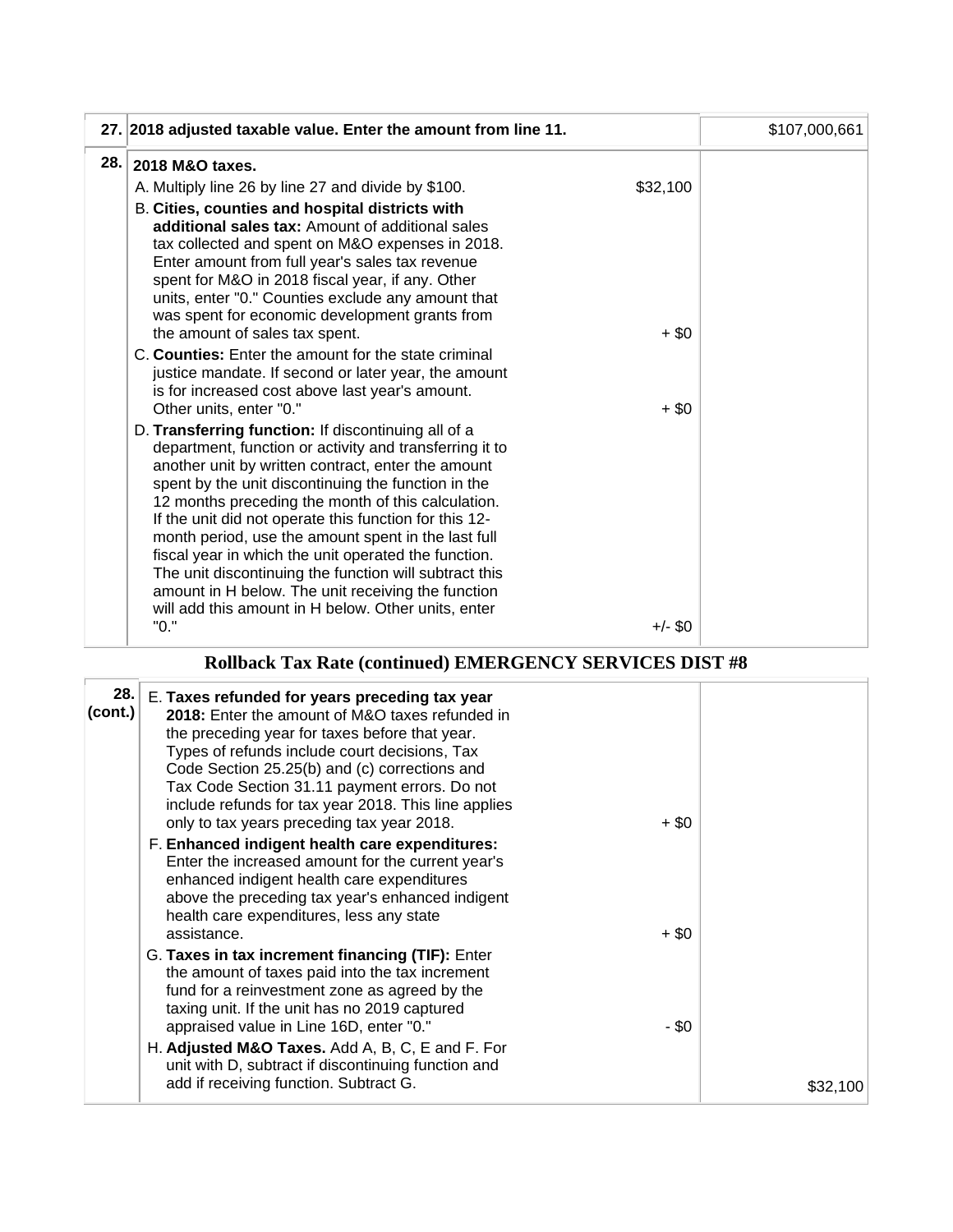| 29. 2019 adjusted taxable value.<br>Enter line 23 from the Effective Tax Rate Worksheet.                 | \$114,672,835   |
|----------------------------------------------------------------------------------------------------------|-----------------|
| 30. 2019 effective maintenance and operations rate.<br>Divide line 28H by line 29 and multiply by \$100. | \$0.0279/\$100  |
| 31. 2019 rollback maintenance and operation rate.<br>Multiply line 30 by 1.08.                           | $$0.0301/\$100$ |

# **Rollback Tax Rate (continued) EMERGENCY SERVICES DIST #8**

| 32. | Total 2019 debt to be paid with property taxes and additional sales tax<br>revenue.<br>"Debt" means the interest and principal that will be paid on debts that:<br>(1) are paid by property taxes,<br>(2) are secured by property taxes,<br>(3) are scheduled for payment over a period longer than one year and<br>(4) are not classified in the unit's budget as M&O expenses.<br>A: Debt also includes contractual payments to other<br>taxing units that have incurred debts on behalf of this<br>taxing unit, if those debts meet the four conditions<br>above. Include only amounts that will be paid from<br>property tax revenue. Do not include appraisal district |                |
|-----|-----------------------------------------------------------------------------------------------------------------------------------------------------------------------------------------------------------------------------------------------------------------------------------------------------------------------------------------------------------------------------------------------------------------------------------------------------------------------------------------------------------------------------------------------------------------------------------------------------------------------------------------------------------------------------|----------------|
|     | budget payments.<br>Enter debt amount.<br>\$0                                                                                                                                                                                                                                                                                                                                                                                                                                                                                                                                                                                                                               |                |
|     | B: Subtract unencumbered fund amount used to<br>reduce total debt.<br>-\$0                                                                                                                                                                                                                                                                                                                                                                                                                                                                                                                                                                                                  |                |
|     | $-\$0$<br>C: Subtract amount paid from other resources.                                                                                                                                                                                                                                                                                                                                                                                                                                                                                                                                                                                                                     |                |
|     | D: Adjusted debt. Subtract B and C from A.                                                                                                                                                                                                                                                                                                                                                                                                                                                                                                                                                                                                                                  | \$0            |
|     | 33. Certified 2018 excess debt collections. Enter the amount certified by the<br>collector.                                                                                                                                                                                                                                                                                                                                                                                                                                                                                                                                                                                 | \$0            |
|     | 34. Adjusted 2019 debt. Subtract line 33 from line 32D.                                                                                                                                                                                                                                                                                                                                                                                                                                                                                                                                                                                                                     | \$0            |
|     | 35. Certified 2019 anticipated collection rate. Enter the rate certified by the<br>collector. If the rate is 100 percent or greater, enter 100 percent.                                                                                                                                                                                                                                                                                                                                                                                                                                                                                                                     | 100.000000%    |
|     | 36. 2019 debt adjusted for collections. Divide line 34 by line 35.                                                                                                                                                                                                                                                                                                                                                                                                                                                                                                                                                                                                          | \$0            |
|     | 37. 2019 total taxable value. Enter the amount on line 19.                                                                                                                                                                                                                                                                                                                                                                                                                                                                                                                                                                                                                  | \$115,299,176  |
|     | 38. 2019 debt tax rate. Divide line 36 by line 37 and multiply by \$100.                                                                                                                                                                                                                                                                                                                                                                                                                                                                                                                                                                                                    | \$0.0000/\$100 |
|     | 39. 2019 rollback tax rate. Add lines 31 and 38.                                                                                                                                                                                                                                                                                                                                                                                                                                                                                                                                                                                                                            | \$0.0301/\$100 |
|     | 40. COUNTIES ONLY. Add together the rollback tax rates for each type of tax the<br>county levies. The total is the 2019 county rollback tax rate.                                                                                                                                                                                                                                                                                                                                                                                                                                                                                                                           | \$/\$100       |

## **Total Tax Rate**

Indicate the applicable total tax rates as calculated above. Effective Tax Rate (Line 24; line 25 for counties; or line 46 if adjusted for sales tax) \$0.0279 Rollback Tax Rate (Line 39; line 40 for counties; or line 48 if adjusted for sales tax) \$0.0301